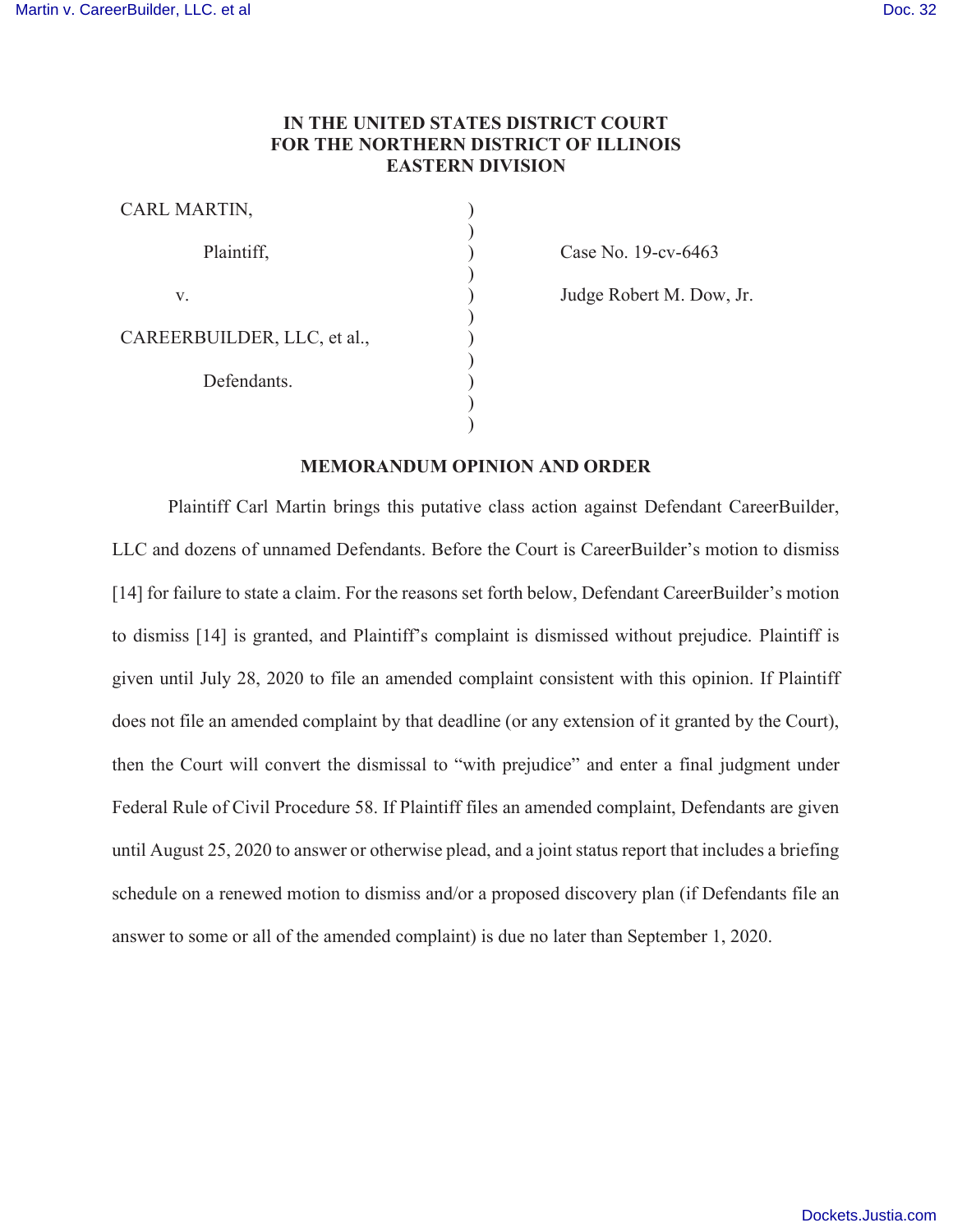## I. Background<sup>1</sup>

Plaintiff Carl Martin ("Plaintiff") brings this putative class action against Defendant CareerBuilder, LLC and 42 unnamed Defendants ("Defendants"). Plaintiff was a former employee of Defendant CareerBuilder and participated in its 401(k) defined-contribution retirement plan (the "Plan"). As of 2017, 2,600 employees participated in the Plan, and the Plan had over \$180 million in assets.  $\left[ Id., \P 17. \right]$ 

Each plan is funded by participants' voluntary contributions, which are matched by Defendant CareerBuilder. [Id., ¶ 29.] The Plan offered various investment options into which Plan participants could select to put their retirement contributions. [Id., ¶ 27.] Participants who did not actively select an investment option were placed in a default. [Id.]

The Plan's "Recordkeeper and/or Advisor" was "ADP and/or Morgan Stanley." [Id., 1] 31.] Plaintiff alleges that in defined contribution plans, recordkeepers perform various administrative functions, including maintaining participant account balances and providing a website and telephone number for plan participants to monitor or control their accounts. [Id.,  $\P$ ] 32–34.]

According to Plaintiff, notwithstanding a robust market for recordkeeping services, Defendants paid too much for ADP and/or Morgan Stanley's recordkeeping here. [Id., ¶¶ 34, 36.] Some of the recordkeeping fees are "hard dollar payments," that are explicitly reported. [Id., ¶ 44–46.] But recordkeepers can also get fees through "revenue sharing." [Id., ¶ 47.] According to Plaintiff, such sharing is built into the expense ratio of a Fund.  $Id$ ,  $\P\P$  49–50.] Basically, the listed expense ratio (how many administrative fees are assessed as a proportion of a given fund's assets) includes both the cost of actually administering the fund and recordkeeping costs. [Id., ¶¶ 50, 51.]

<sup>&</sup>lt;sup>1</sup> For purposes of the motion to dismiss, the Court accepts as true all of Plaintiffs' well-pleaded factual allegations and draws all reasonable inferences in Plaintiffs' favor. Killingsworth v. HSBC Bank Nev., N.A., 507 F.3d 614, 618 (7th Cir. 2007).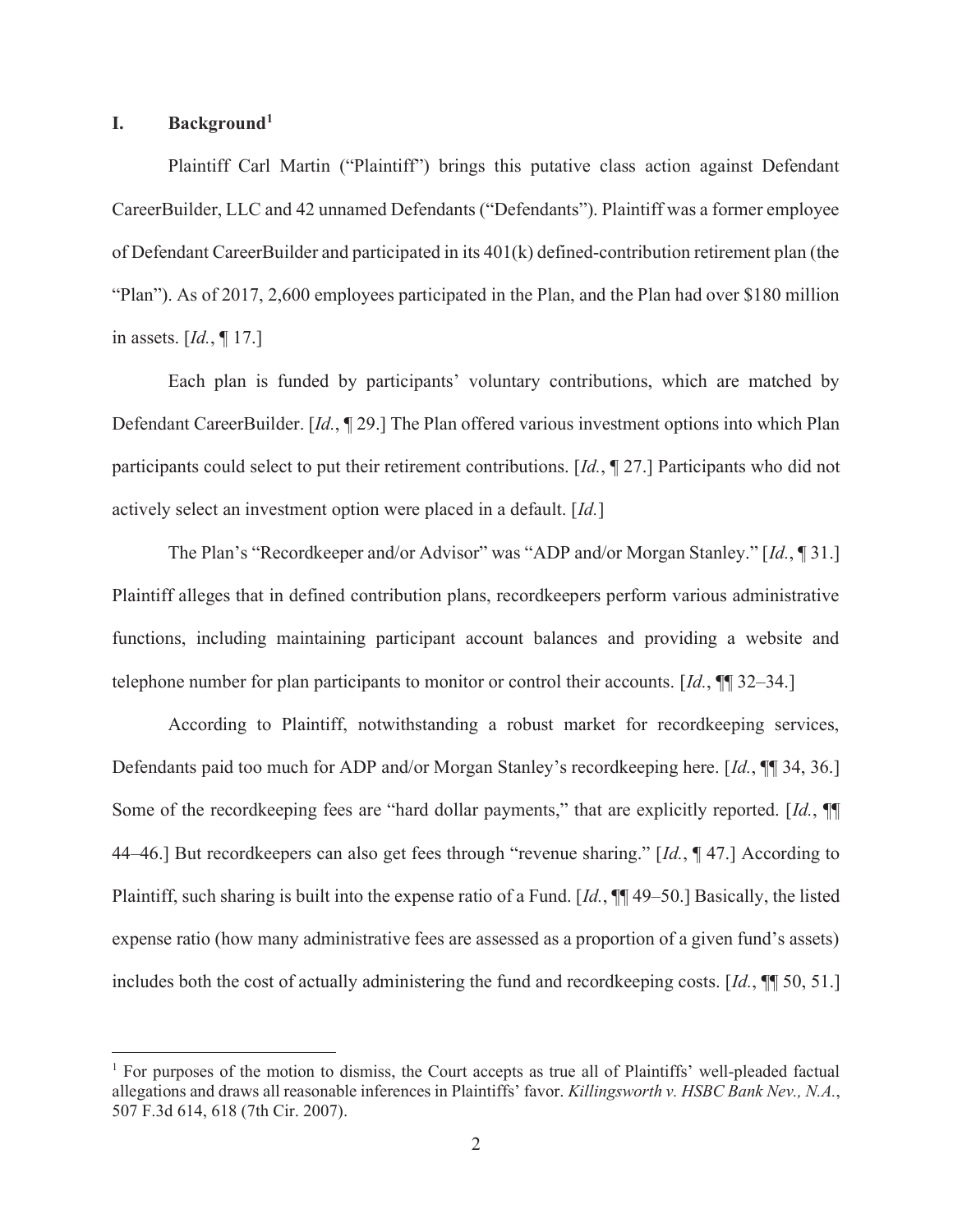Plan fiduciaries may select funds with higher revenue sharing in order to offset reductions in hard dollar payments. [Id., ¶ 56.] In such instances, revenue sharing might be necessary to cover the cost of running the fund, but it might also generate revenue in excess of the costs of service provision. [Id.] Plaintiff also explains that certain share classes "often make revenue sharing payments to cover administrative costs."  $Id.$ ,  $\P$  67.] Here, the average per-capita cost of recordkeeping ranged from a low of \$136.39 in 2016 to a high of \$222.43 in 2014. [Id., ¶ 64.] Plaintiffs say that a reasonable fee would be \$40 per participant. [Id., \int 70.]

Plaintiff also has several bones to pick with Defendants' selection and retention of various investment options that he thinks were not up to snuff.  $Id$ ,  $\P$  74.] First, according to Plaintiff, Defendants had considerable bargaining power, and could (and should) have negotiated "institutional class" funds. These funds are identical to "retail class" versions of the same funds, except that the retail funds charge for the costs of administration.  $Id.$ ,  $\P\P$  77–78, 83.] According to Plaintiff, more than 40% of the funds included in the Plan had institutional (i.e., cheaper) analogues. [Id., 79.] Plaintiff admits, however, that these retail funds were included "so that the Defendants would not incur any additional cost in administering the Plan." [Id., ¶ 85.] Second, Plaintiff claims that the funds included as investment options in the Plan were too expensive. Plaintiff says that cheaper funds were available for 22 of the 23 funds on offer.<sup>2</sup> [Id.,  $\P$  88.] Forty percent of these funds remained in the Plan for five consecutive years without any change. [Id., ¶ 89.] "[S]ome" of the Plan's funds were outperformed by cheaper analogues. [Id., ¶ 90.] Plaintiff alleges that Defendants included these more expensive, actively managed funds in the Plan so that

<sup>&</sup>lt;sup>2</sup> The one fund without a cheaper analogue was an index fund. See [id., ¶ 88]. Index funds "do not make any independent investment choices but simply track a designated portfolio such as the Standard & Poor's 500 Index." Loomis v. Exelon Corp., 658 F.3d 667, 669–70 (7th Cir. 2011). Because they are passively managed, they are generally cheaper (*i.e.*, have lower expense ratios) than actively managed funds. *Id.*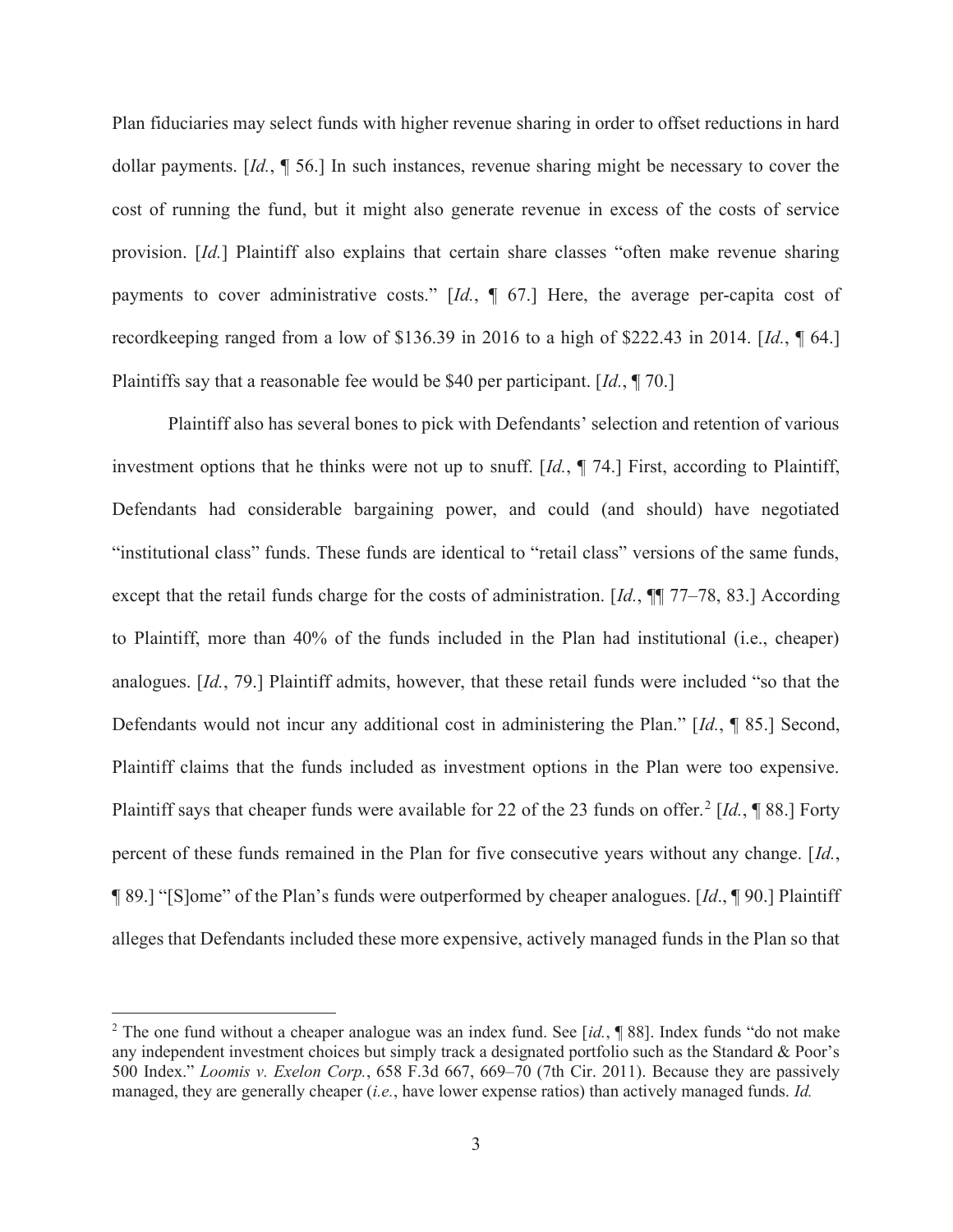more revenue could be shared with ADP and/or Morgan Stanley. [Id., ¶ 91.] Plaintiff also alleges that the trend in economic and financial literature suggests that passively managed funds such as indexes are generally better investments than more expensive managed funds. [Id.,  $\P$ ] 94–98.] In any event, the expense ratios for the Plans funds ranged from 0.04% to 1.06%. [Id., ¶ 88.]

Plaintiff filed a three-count putative class action, alleging that Defendants violated the fiduciary duties of prudence and loyalty as required by the Employment Retirement Income Security Act of 1974 (ERISA). Plaintiff also brings suit against the unknown defendants, arguing that they should have done a better job of monitoring the Plan's decisionmakers. Defendant CareerBuilder moved [14] to dismiss for failure to state a claim.

### II. Legal Standard

To survive a Rule 12(b)(6) motion to dismiss for failure to state a claim upon which relief can be granted, the complaint first must comply with Rule 8(a) by providing "a short and plain statement of the claim showing that the pleader is entitled to relief," Fed. R. Civ. P. 8(a)(2), such that the defendant is given "fair notice of what the \* \* \* claim is and the grounds upon which it rests." Bell Atl. Corp. v. Twombly, 550 U.S. 544, 555 (2007) (quoting Conley v. Gibson, 355 U.S. 41, 47 (1957)) (alteration in original). The factual allegations in the complaint must be sufficient to raise the possibility of relief above the "speculative level." E.E.O.C. v. Concentra Health Servs., Inc., 496 F.3d 773, 776 (7th Cir. 2007) (quoting Twombly, 550 U.S. at 555). "A pleading that offers 'labels and conclusions' or a 'formulaic recitation of the elements of a cause of action will not do.'" Ashcroft v. Iqbal, 556 U.S. 662, 678 (2009) (quoting Twombly, 550 U.S. at 555). Dismissal for failure to state a claim under Rule 12(b)(6) is proper "when the allegations in a complaint, however true, could not raise a claim of entitlement to relief." Twombly, 550 U.S. at 558. In reviewing a motion to dismiss pursuant to Rule  $12(b)(6)$ , the Court accepts as true all of Plaintiffs'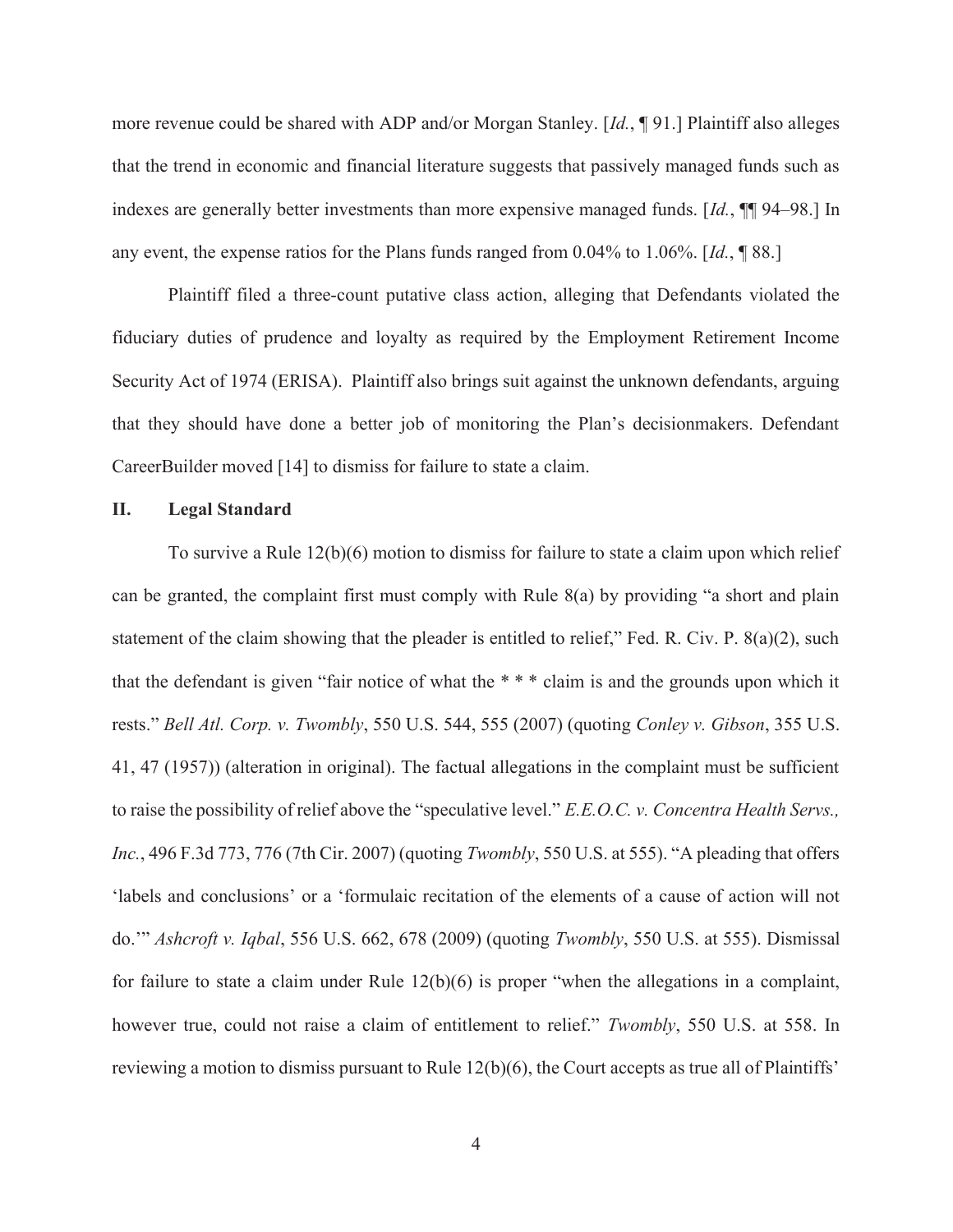well-pleaded factual allegations and draws all reasonable inferences in Plaintiffs' favor. Killingsworth v. HSBC Bank Nevada, N.A., 507 F.3d 614, 618 (7th Cir. 2007). However, "[t]o survive a motion to dismiss, the well-pleaded facts of the complaint must allow the court to infer more than the mere possibility of misconduct." Langworthy v. Honeywell Life & Acc. Ins. Plan, 2009 WL 3464131, at \*2 (N.D. Ill. Oct. 22, 2009) (citing McCauley v. City of Chicago, 671 F.3d 611, 616 (7th Cir. 2011)). Evaluating whether a "claim is sufficiently plausible to survive a motion to dismiss is 'a context-specific task that requires the reviewing court to draw on its judicial experience and common sense.'" Id. (quoting McCauley, 671 F.3d at 616).

## III. Analysis

ERISA holds plan fiduciaries<sup>3</sup> to a "prudent man standard of care:"

- (1) \* \* \* a fiduciary shall discharge his duties with respect to a plan solely in the interest of the participants and beneficiaries and—
	- (A) for the exclusive purpose of:
		- (i) providing benefits to participants and their beneficiaries; and
		- (ii) defraying reasonable expenses of administering the plan;
	- (B) with the care, skill, prudence, and diligence under the circumstances then prevailing that a prudent man acting in a like capacity and familiar with such matters would use in the conduct of an enterprise of a like character and with like aims.

29 U.S.C. 1104(a). Plaintiff alleges violations of both the duty of prudence (subsection (B)) and the duty of loyalty (subsection (A)). The Court begins with the duty of prudence. Plaintiff claims that four allegations together allow for the plausible inference of imprudence: (1) the Plan did not invest in the cheaper "institutional" funds as opposed to the "retail" versions; (2) the Plan included

 $3$  The elements of an ERISA breach of fiduciary duty claim are "(1) a plan fiduciary (2) breaches an ERISAimposed duty (3) causing a loss to the plan." Sweda v. University of Pennsylvania, 923 F.3d 320, 328 (3d Cir. 2019) (citation and quotation marks omitted). For the purposes of this motion at least, Defendants do not contest the first and third element, restricting their analysis to whether Plaintiff has plausibly alleged that an ERISA-imposed duty was breached.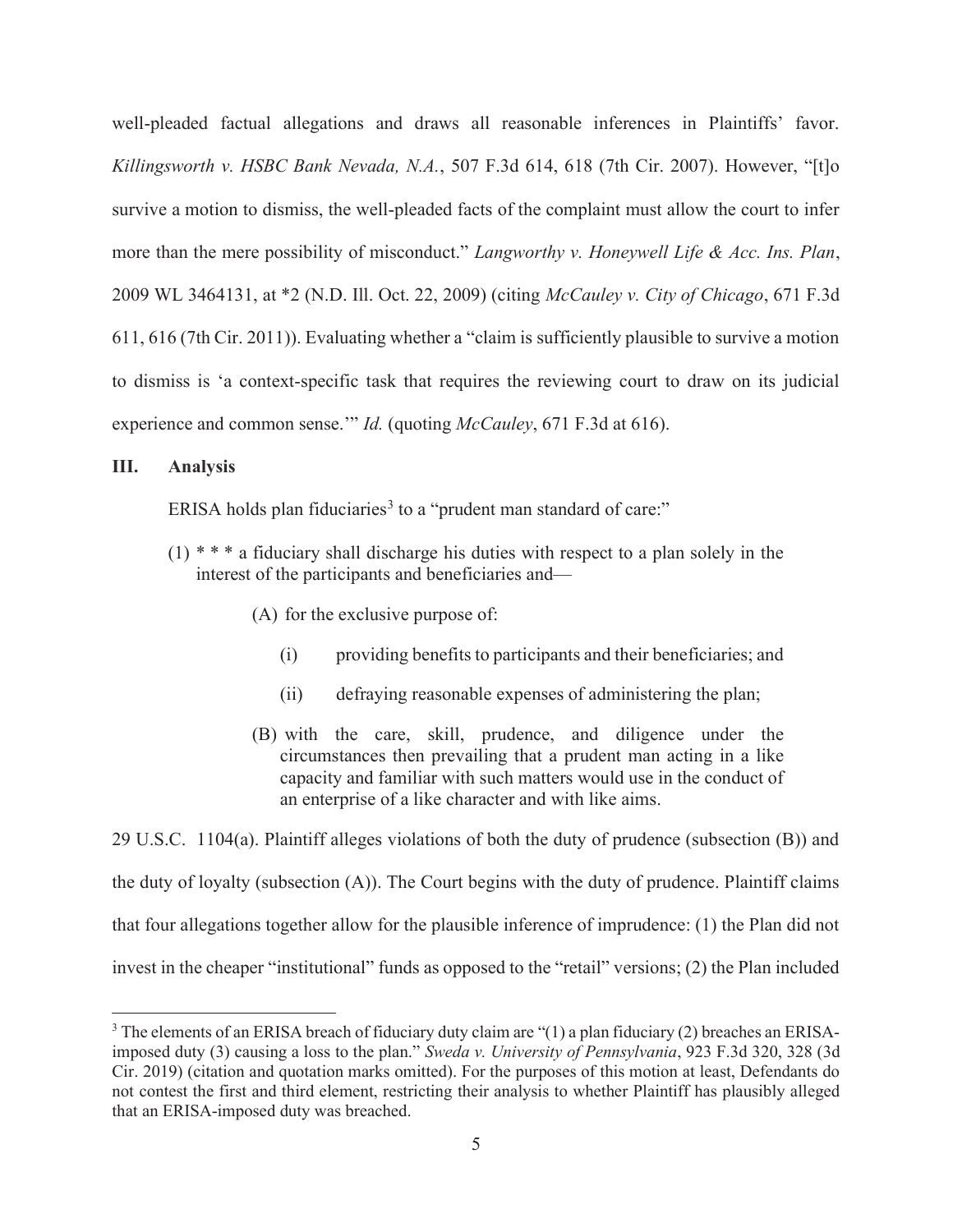expensive funds when it should have included more indexes; (3) 40% of these expensive funds remained in the Plan for five years; and (4) all of these expensive funds helped funnel monies to ADP and/or Morgan Stanley via revenue sharing.

Defendant argues that these allegations are uncannily similar to those made in *Divane v*. Northwestern University, 953 F.3d 980 (7th Cir. 2020), petition for cert. filed (U.S. June 23, 2020) (No. 19-1401), where the Seventh Circuit recently affirmed dismissal of an ERISA case. According to Defendant, Divane is one in a line of Seventh Circuit cases preventing courts from paternalistically interfering with Plans' slates of funds so long as the fiduciaries don't engage in self-dealing and offer a comprehensive-enough menu of options.

"A fiduciary must behave like a prudent investor under similar circumstances." Hecker v. Deere & Co., 556 F.3d 575, 586 (7th Cir. 2009). Prudence "includes choosing wise investments and monitoring investments to remove imprudent ones." Allen v. GreatBanc Trust Co., 835 F.3d 670, 678 (7th Cir. 2016); see also Tibbie v. Edison International, 575 U.S. 523, 135 S. Ct. 1823, 1829 (2015) ("A plaintiff may allege that a fiduciary breached the duty of prudence by failing to properly monitor investments and remove imprudent ones.") That said, "nothing in ERISA requires every fiduciary to scour the market to find and offer the cheapest possible fund (which might, of course, be plagued by other problems)." Hecker, 556 F.3d at 586; see also Loomis, 658 F.3d 667, 672–73 (7th Cir. 2011) (describing some drawbacks to index funds and the assessment of fees on a per capita, as opposed to per asset, basis); Davis v. Washington University in St. Louis, 960 F.3d 478, 486 (8th Cir. 2020) ("But fiduciaries are not required to pick the best performing fund. Nor are they required to pick the *lowest*-cost fund \* \* \*. The existence of a cheaper fund does not mean that a particular fund is too expensive *in the market generally* or that it is an otherwise imprudent choice.") (citations and quotation mark omitted). Indeed, the "Supreme Court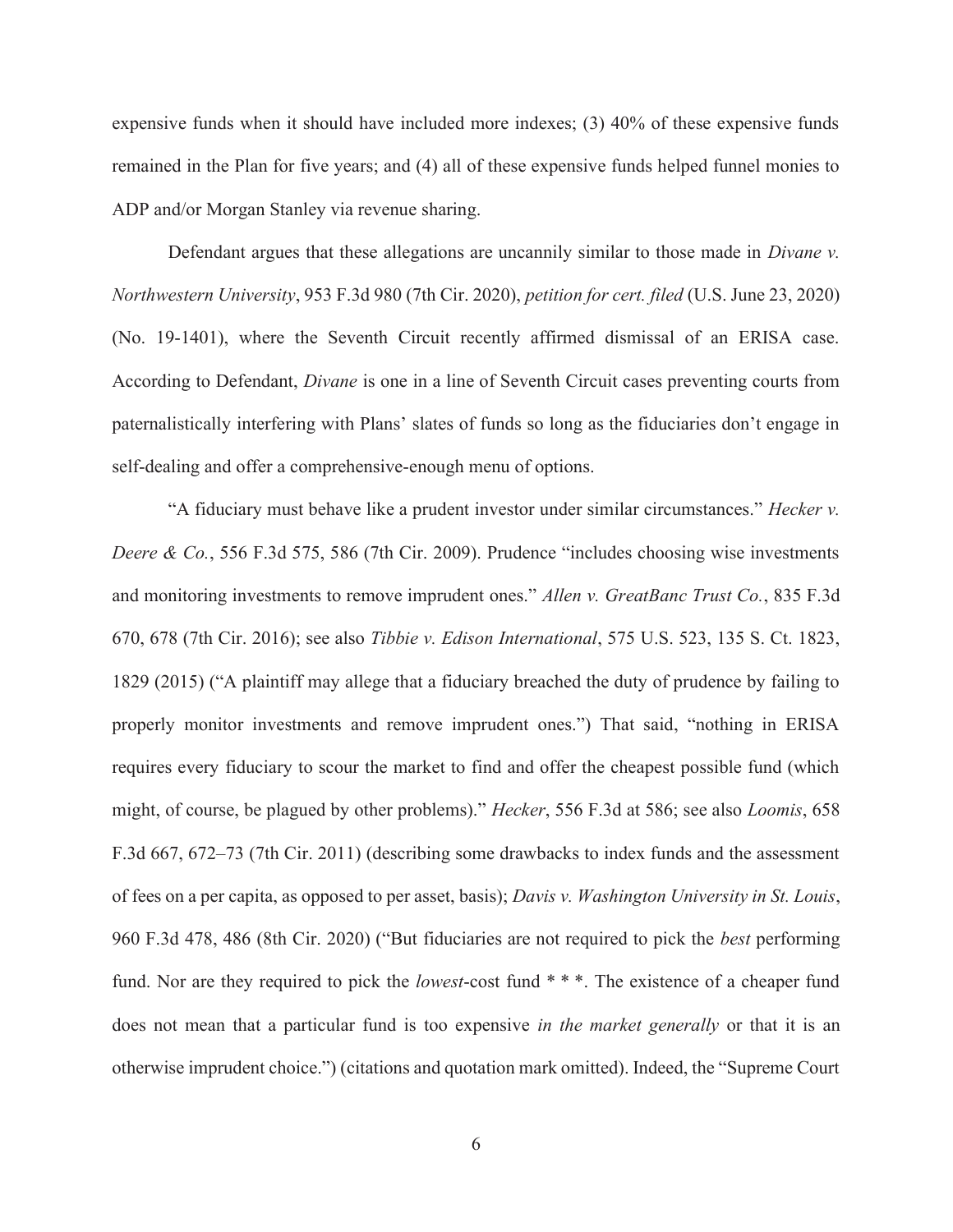has explained that Congress wanted to avoid creating 'a system that is so complex that administrative costs, or litigation expenses, unduly discourage employers from offering welfare benefits plans in the first place.'" Divane v. Northwestern University, 2018 WL 2388118, at \*5 (N.D. Ill. May 25, 2018), aff'd 953 F.3d 980, (quoting Varity Corp. v. Howe, 516 U.S. 489, 497 (1996)).

Importantly, the prudence standard is processed-based, not outcome-based. Thus, a Plan's mere underperformance is not actionable so long as the fund administrators acted prudently. Divane, 953 F.3d at 922 (quoting DeBruyne v. Equitable Life Assurance Society of the United States, 920 F.2d 457, 465 (7th Cir. 1990)). ERISA plaintiffs, however, generally do not have insider information that speaks to process. Thus, "an ERISA plaintiff alleging breach of fiduciary duty does not need to plead details to which she has no access, as long as the facts alleged tell a plausible story." Allen, 835 F.3d at 678 (citation omitted); see also Pension Benefit Guaranty Corp. v. Morgan Stanley Investment Management Inc., 712 F.3d 705, 718 (2d Cir. 2013) (quoting Braden v. Wal-Mart Stores, Inc., 588 F.3d 585, 596 (8th Cir. 2009)) ("Even when the alleged facts do not 'directly address[ ] the process by which the Plan was managed,' a claim alleging a breach of fiduciary duty may still survive a motion to dismiss if the court, based on circumstantial factual allegations, may reasonably 'infer from what is alleged that the process was flawed.'") (alterations in original). At the very least, however, "the plaintiff must plausibly allege action that was objectively unreasonable." Divane, 953 F.3d at 988 (citing Amgen Inc. v. Harris, 577 U.S. ---, 136 S. Ct. 758, 760 (2016) (per curium)). In applying these various considerations, the Seventh Circuit repeatedly has cautioned that plaintiffs and courts cannot use ERISA to paternalistically dictate what kinds of investments plan participants make where a range of investment options are on offer. See, e.g., Divane, 953 F.3d at 989 (quoting Loomis, 658 F.3d at 673–74). It has accordingly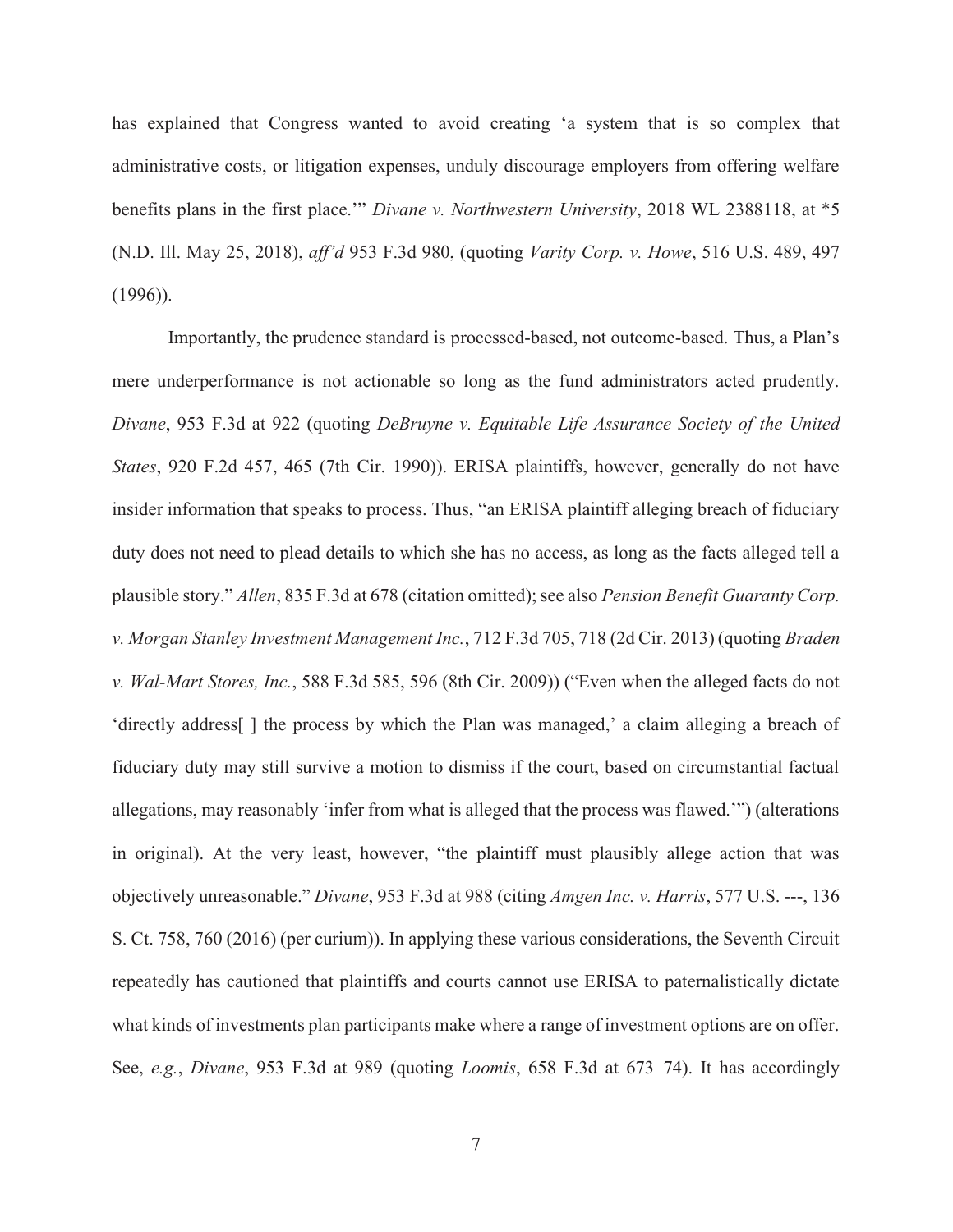affirmed dismissal of ERISA complaints alleging that some combination of high fees and underperforming funds signaled imprudence, where the plans in question offered some cheaper alternatives, and the complaint did not include allegations speaking to flawed decision-making or self-dealing. Divane, 953 F.3d at 988–92; Loomis, 658 F.3d at 671–73 (rejecting the "paternalistic" theory that a Plan should not offer expensive or erratically performing options); Hecker, 556 F.3d at 585–87 (holding that revenue sharing is not per se problematic, and that a Plan is not imprudent for offering high-fee funds, so long as it also offers a "mix" of alternatives); see also Velazquez v. Massachusetts Financial Series Company, 320 F. Supp. 3d 252, 258–59 (D. Mass 2018) (collecting cases from various circuits and concluding "[t]he principal distinguishing feature between [plaintiff- and defendant-friendly caselaw] is whether or not self-dealing is alleged.").<sup>4</sup>

Here, Defendants are correct that under binding Seventh Circuit precedent Plaintiff has not adequately pled a breach of the duty of prudence. Preliminarily, *Divane* resolves most of this case.<sup>5</sup> The fund in *Divane* charged fees (partially through revenue sharing) that averaged between \$153 and \$213 per person, essentially the same as those at issue here (which range from \$131.55 to \$222.43). Divane, 953 F.3d at 984. The Seventh Circuit held that such fees were not inconsistent with prudent portfolio management, particularly when revenue sharing was used to keep mandatory per-capita costs down. Id. at 989–90; see also *Loomis*, 658 F.3d at 672 ("A flat-fee

<sup>4</sup> Many of Plaintiff's cases are thus distinguishable in that they involved allegations of self-dealing. See Leber v. Citigroup, Inc., 2010 WL 935442, at \*13–14 (S.D.N.Y. Mar. 16, 2010) (allowing self-dealing theories to proceed, but finding all other generalized allegations of underperformance and unreasonable fees to be inadequately pled); see also Urakhchin v. Allianz Asset Management of America, L.P., 2016 WL 4507117, at \*4, 7 (C.D. Cal. Aug. 5, 2016); Johnson v. Fujitsu Technology and Business of America, Inc., 250 F. Supp. 3d 460, 463, 466 (N.D. Cal. 2017); Moreno v. Deutsche Bank Americas Holding Corp., 2016 WL 5957307, at \*6 (S.D.N.Y. Oct. 13, 2016).

<sup>&</sup>lt;sup>5</sup> Of course, the Court must view the Complaint holistically, and cannot view circumstantial allegations of imprudence in isolation from each other. But, as Divane clarifies, the Seventh Circuit has repeatedly explained that many of Plaintiff's allegations do not speak to imprudence at all, or at the very least require significant elaboration.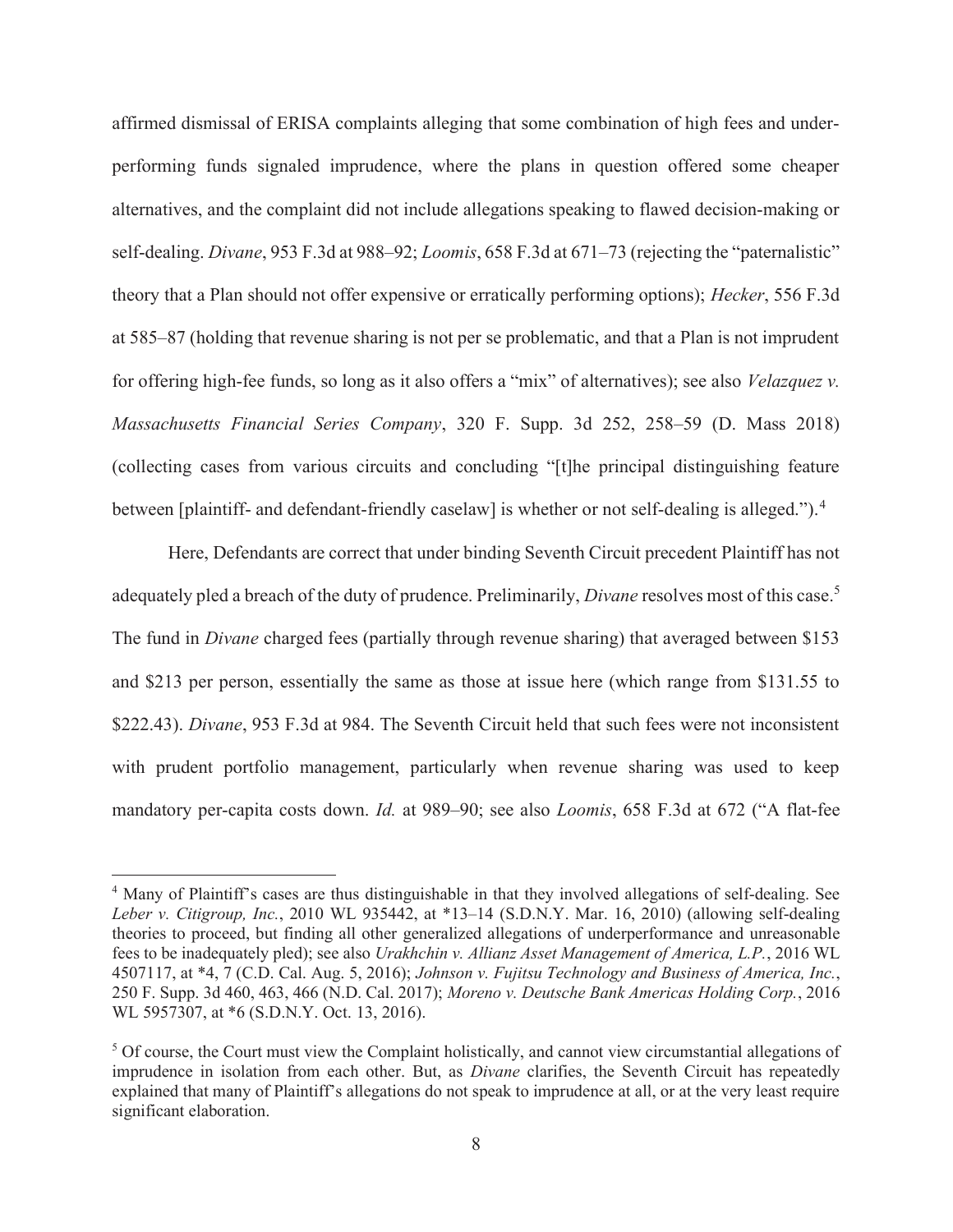structure might be beneficial for participants with the largest balances, but, for younger employees and others with small investment balances, a capitation fee could work out to more, per dollar under management, than a fee between  $0.03\%$  and  $0.96\%$  of the account balance."). <sup>6</sup> Likewise, Divane clarified that a fund's failure to invest in institutional as opposed to retail funds does not give rise to an inference of imprudence when a plan offers cheaper alternatives. Divane, 953 F.3d at 991–92; see also Loomis, 658 F.3d at 671 (rejecting the argument that ERISA's fiduciary duties require employers to shoulder the costs of administering funds themselves). Divane also reiterated that a plan is not required to offer only index funds—it's not a breach of fiduciary duty to include high-fee funds along with cheaper funds so long as the "fiduciary's overall performance" is not deficient. Divane, 953 F.3d at 992 (distinguishing Sweda v. University of Pennsylvania, 923 F.3d 320, 330 (3d Cir. 2019)); cf. Davis, 960 F.3d at 485 (comparing, for example, a real-estate index fund to an actively managed real-estate fund is "[c]omparing apples to oranges" because "[t]hey have different aims, different risks, and different potential rewards that cater to different investors."). So too here: without more, Plaintiff cannot proceed on its allegations that revenue sharing was too high, only institutional class funds should be on offer, and the Plan should offer exotic index funds.<sup>7</sup>

<sup>&</sup>lt;sup>6</sup> An inference of imprudence based on the average cost of recordkeeping is even less plausible here than in Divane, because Defendants' Plan is smaller and has fewer participants. Here, then, there are fewer economies of scale, and Defendants had less leverage to negotiate smaller fees. Likewise, Plaintiff admits that revenue sharing was necessary at least to some degree to offset reductions in per-capita costs and pay for aspects of Plan administration. Plaintiff's allegations about excessive costs are entirely speculative, and the Court need not take these conclusory allegations as true in deciding this motion to dismiss.

<sup>&</sup>lt;sup>7</sup> Divane's specific holdings on these fronts render most of Plaintiff's cases inapposite (to the extent that these cases even held the ERISA plaintiffs stated a claim for excessive fees in the first place). See Bell v. Pension Committee of ATH Holding Company, LLC, 2017 WL 1091248, \*3–\*4 (S.D. Ind. Mar. 23, 2017) (allowing claim related to institutional class fees to proceed); Henderson v. Emory University, 252 F. Supp. 3d 1344, 1349 (N.D. Ga. 2017) (same); Nicolas v. Trustees of Princeton University, 2017 WL 4455897, at \*4 (D.N.J. Sept. 25, 2017) (allowing unreasonable administration and management fee claim to proceed in part because of allegations related to institutional class funds); Troudt v. Oracle Corporation, 2017 WL 663060, at \*1, \*7 (D. Col. Feb. 16, 2017), objections overruled 2017 WL 1100876 (D. Col. Mar. 22, 2017),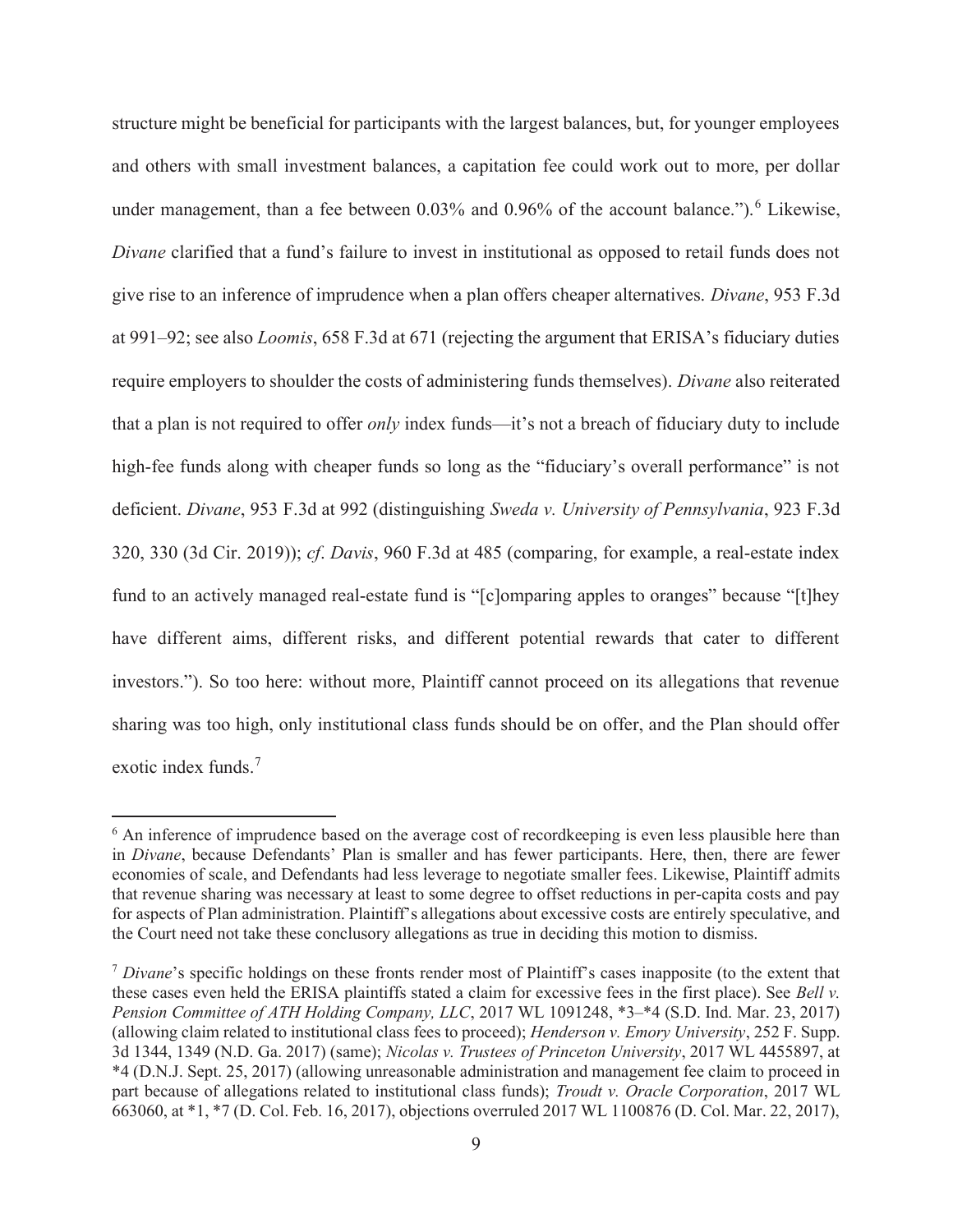Plaintiff's attempts to distinguish *Divane* are unconvincing.<sup>8</sup> First, Plaintiff claims that there were many more funds at issue in *Divane* (400) than here (23). Presumably, Plaintiff reasons that in Divane, Northwestern's decision to include hundreds of suspect funds was OK because they also included lots of other good funds. This argument, however, ignores that Loomis and Hecker held that funds offering the same general number of options as here are insulated from speculative suits such as this so long as they offer a mix of options and there are no other allegations speaking to imprudence.<sup>9</sup> Loomis, 658 F.3d at 669 (affirming dismissal of complaint related to plan offering

<sup>(</sup>allowing claim to proceed based on the theory that recordkeeping fees should be charged on a per-capita basis as opposed to asset based formulae); Kruger v. Novant Health, Inc., 131 F. Supp. 3d 470, 476 (M.D.N.C. 2015) (allowing institutional class fees theory to proceed, though it was "a close call"); see also Daugherty v. University of Chicago, 2018 WL 1805646, at \*2 (N.D. Ill. Jan. 10, 2018) (analyzing allegations about institutional classes and revenue sharing through the lens of standing, not failure to state a claim); Johnson, 250 F. Supp. 3d at 463, 466 (allowing excessive fees claim to proceed when plaintiffs alleged self-dealing and that defendants' plan was extravagantly expensive relative to comparable plans, with recordkeeping costs five to ten times higher than others); Moreno, 2016 WL 5957307, at \*6 (same); Main v. American Airlines Inc., 248 F. Supp. 3d 786, 793–94 (N.D. Tex. 2017) (dismissing plaintiff's prudence count insofar as it pertained to the fiduciaries' failure to consider lower-cost alternatives to mutual funds, but allowing excessive fees claim to proceed where plaintiffs alleged that very similar funds using similar investment styles on similar assets were an order of magnitude cheaper).

<sup>&</sup>lt;sup>8</sup> Plaintiff relies primarily upon an out-of-circuit district-court opinion that distinguished Divane. See generally Pinnell v. Teva Pharmaceuticals USA, Inc., 2020 WL 1531870 (E.D. Penn. Mar. 31, 2020). It goes without saying that the Court is bound by Divane, Loomis, and Hecker and not Pinnell. Likewise, whereas this Court must be particularly attentive to the nuances of Seventh Circuit law, the *Pinnell* court needed to be apply Third Circuit law. Though the approach taken by the Third Circuit is "not inconsistent" with what this Court must do, see *Divane*, 953 F.3d at 922, the circuits have differed on how to deal with some of the nitty-gritty details of Plan design. Compare, e.g., Divane, 2018 WL 2388118, at \*8 (dismissing complaint because seven out of hundreds of investment options had low fees); Divane, 953 F.3d at 921 (fiduciaries' failure to offer institutional options not actionable), with Sweda, 923 F3d at 330 ("Such a standard would allow a fiduciary to avoid liability by stocking a plan with hundreds of options, even if the majority were overpriced or underperforming."); id. at 331–32 (allowing complaint to proceed in part because of allegations related to fiduciaries' failure to invest in institutional options). In any event, others have argued that Divane imposes a different pleading standard on ERISA plaintiffs than Sweda or the Eighth Circuit's decision in Davis v. Washington University in St. Louis, 960, F.3d 478 (8th Cir. 2020). See generally Petition for Writ of Certiorari, Hughes v. Northwestern University, (No. 19-1401), docketed June 23, 2020.

<sup>&</sup>lt;sup>9</sup> Ironically, the *Divane* plaintiffs emphasized the number of options to distinguish their case from prior precedent. See Divane v. Northwestern University, Case No. 16-cv-8157 [66 at 23 (quoting Hecker, 569 F.3d at 711, for the proposition that it is "improper to include 'a very large number of investment alternatives' in a plan while 'shifting to the participants the responsibility for choosing among them.'")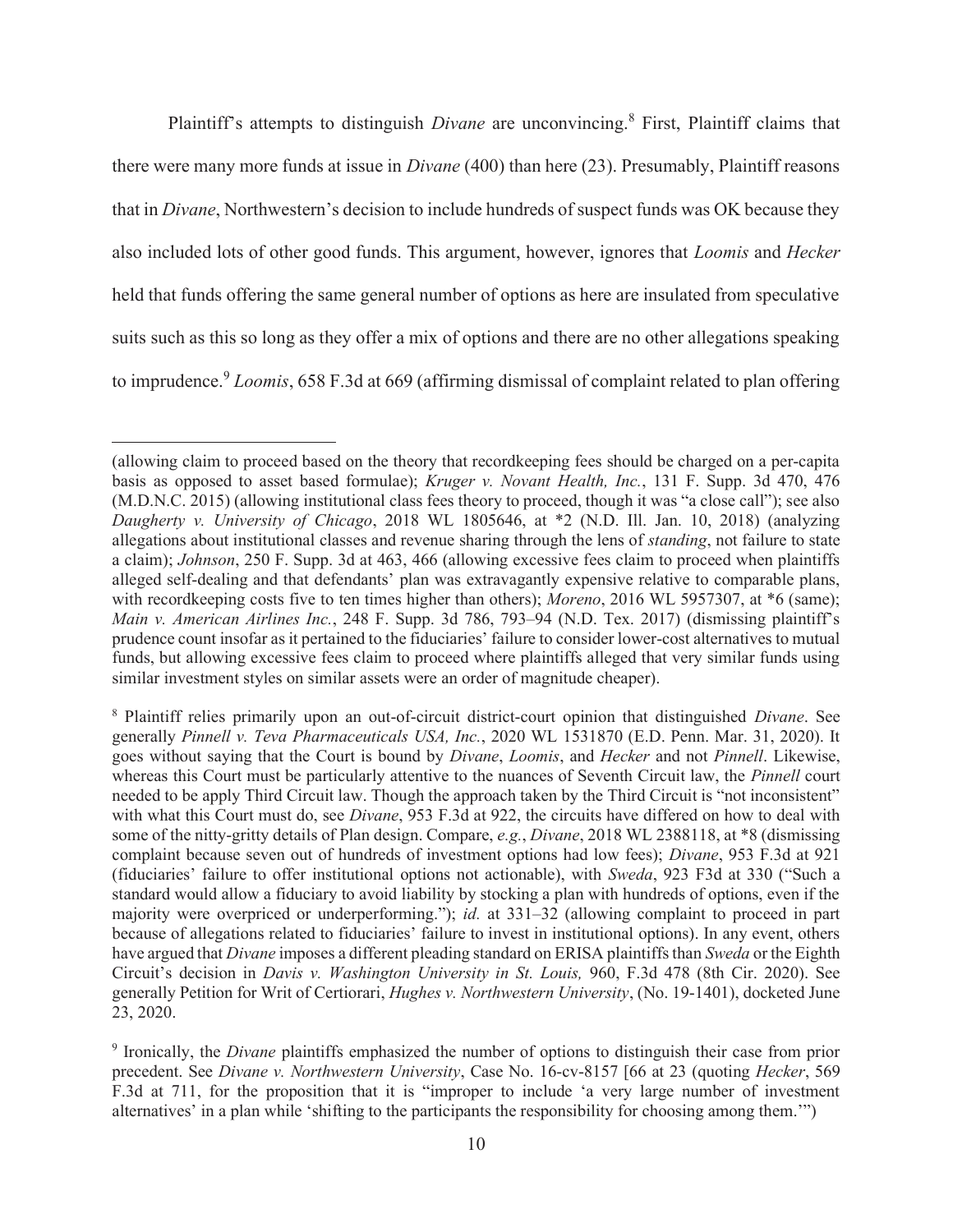32 investment options); Hecker, 556 F.3d at 579, 586 (affirming dismissal of complaint related to plan offering 26 direct investment options and a brokerage window through which other funds could be purchased). Second, Plaintiff argues that, like the plaintiffs in Divane, they should get a crack at discovery before the Court dismisses this complaint. This argument has it backwards. The Court must dismiss speculative suits "lest a plaintiff with a largely groundless claim be allowed to take up the time of a number of other people, with the right to do so representing an in terrorem increment of the settlement value." Twombly, 550 U.S. at 558; see also Divane, 953 F.3d at 988 (quoting Iqbal, 556 U.S. at 678–79) ("the notice-pleading rule 'does not unlock the doors of discovery for a plaintiff armed with nothing more than conclusions'"); cf. Sweda, 923 F.3d at 334 (rejecting concerns about burdensome discovery because the complaint was "detailed and specific" about the fiduciaries' failures). To be sure, Divane did consider Northwestern's competing explanations for its fees, but, as here, those explanations were either apparent on the face of the complaint or presumably comported with common sense. See *Divane*, 953 F.3d at 989; [1, **¶** 56, 67, 85]; see also *McCauley*, 671 F.3d at 616. Indeed, *Divane* was decided on a Rule  $12(b)(6)$ motion to dismiss, and thus took all of the plaintiffs' well-pled allegations as true and made all reasonable inferences in their favor.

All that remains is Plaintiff's attempt to thread the needle between *Divane* and the Third Circuit's recent decision in Sweda v. University of Pennsylvania, 923 F.3d 320 (3d Cir. 2019), regarding the maintenance of poorly performing funds. The Seventh Circuit has explained that, at least for this Court's purposes, what sets Sweda apart from Divane, Loomis, and Hecker were the allegations about "the fiduciary's overall performance," which permitted the plausible inference that the fiduciary was imprudent. Divane, 953 F.3d at 992.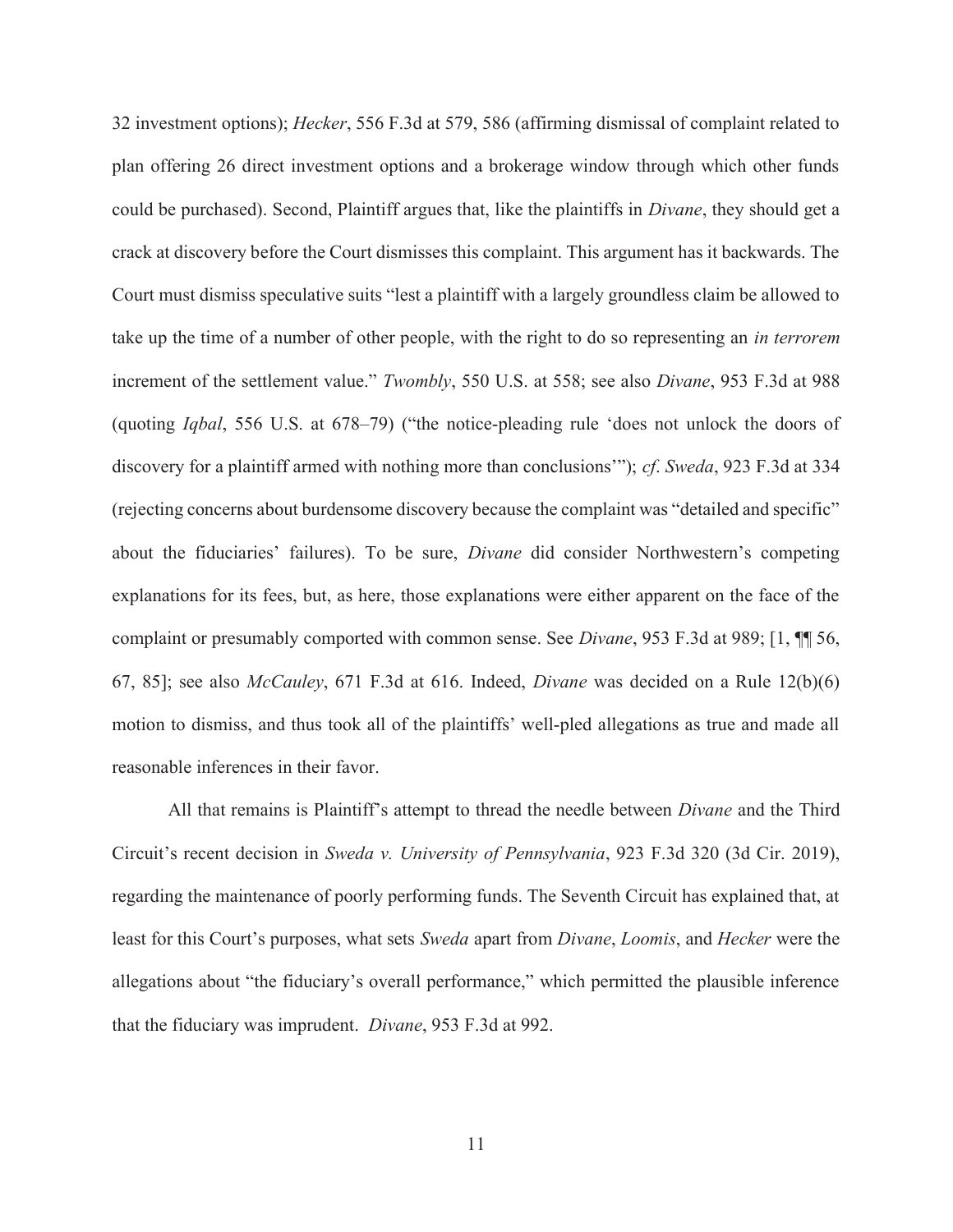In Sweda, the complaint alleged that the plan in question imprudently maintained its underperforming slate despite the availability of some cheaper and better alternatives. 923 F.3d at 330–32. It is true that, as in Sweda, Plaintiff here has alleged that the Plan failed to offer cheaper (passively managed) funds that are comparable to the actively managed analogues provided by the Plan. But Plaintiff's allegations on this front are a far cry from the "detailed and specific" factual allegations that made it past a motion to dismiss in Sweda. Id. at 334. Indeed, in Sweda, the plaintiffs included "numerous and specific factual allegations," and "offered specific comparisons between returns on Plan investment options and readily available alternatives, as well as practices of similarly situated fiduciaries to show what plan administrators 'acting in a like capacity and familiar with such matters would  $\lceil d\sigma \rceil$  \*\*\*." Sweda, 923 F.3d at 332 (quoting 19 U.S.C.  $\S$  1104(a)(1)(B)). The *Sweda* plaintiffs buttressed their complaint with the allegation that Penn "failed to remove underperformers" and provided specific examples of these lapses. Id. at 331. These allegations permitted the inference of imprudence—it was plausible that the University of Pennsylvania had a flawed process given that it, anomalously among its peers, retained clunker funds notwithstanding the availability of cheaper and higher performing alternatives.<sup>10</sup>

Here, however, Plaintiff only alleges that "some" of the funds under-performed their cheaper counterparts, and then goes on to explain that Defendants removed or modified a majority of the funds over a five-year period. It is hard to make out what part of this was "objectively unreasonable." Divane, 953 F.3d at 988); see also Davis, 960 F.3d at 485–86 (citing, inter alia, Hecker, 556 F.3d at 586) (dismissing far more detailed complaint because at the end of the day

<sup>&</sup>lt;sup>10</sup> The specificity and scope of the allegations at issue also distinguish the case at bar from *Terraza v*. Safeway Inc., 241 F. Supp. 3d 1057 (N.D. Cal. 2017). In Terraza, the plaintiff alleged that the employer retained an overpriced slate of investment options, even though "almost all of the investment options [] underperformed compared to their benchmark." Id. at 1076; see also Lorenz v. Safeway, Inc., 241 F. Supp. 3d 1005, 1019 (N.D. Cal. 2017) (allowing a similar complaint to go forward).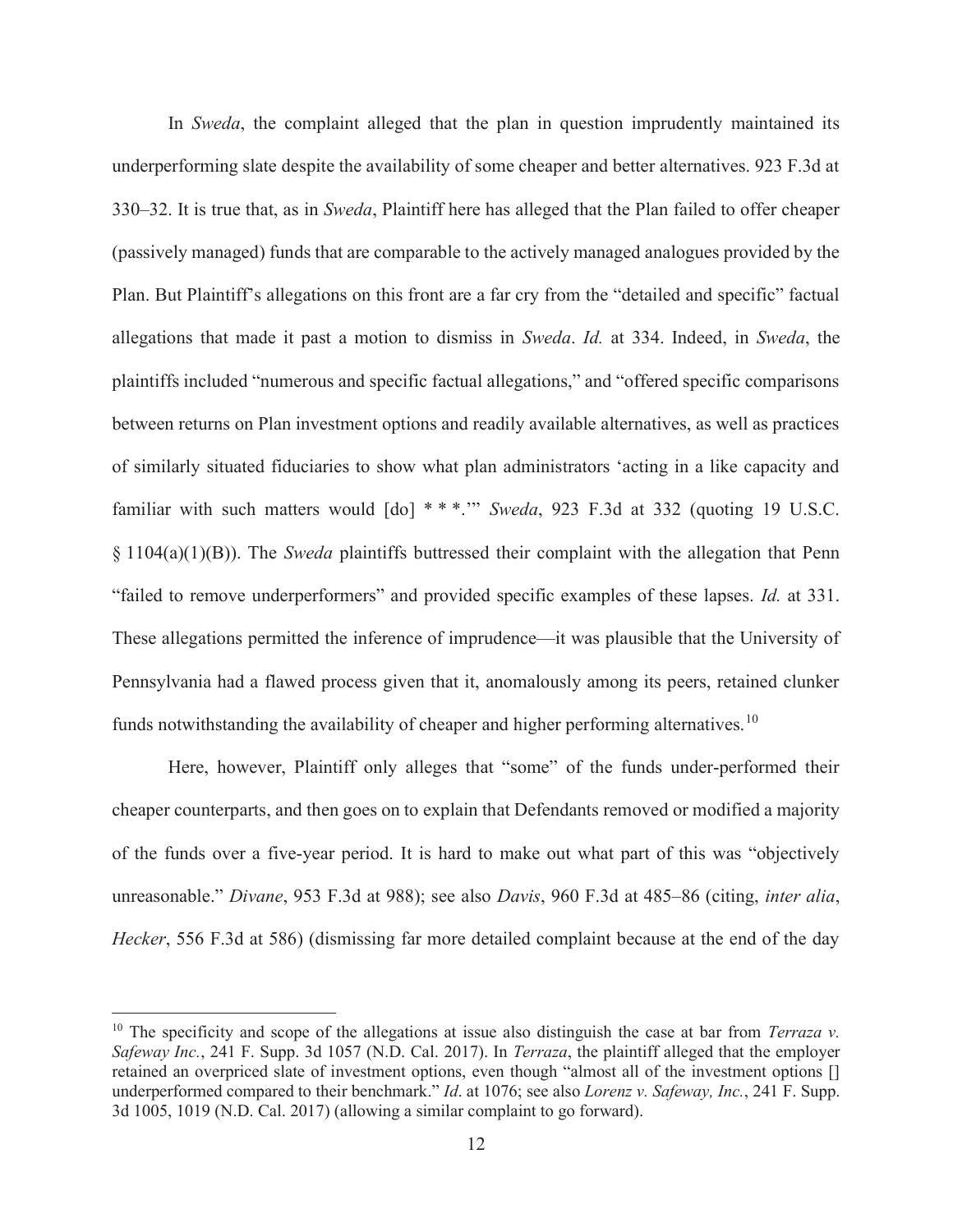one cannot plausibly infer imprudence from the mere fact that fiduciaries failed to go with the cheapest possible option). If anything, these allegations suggest that Defendants *did* have a prudent process, because they removed or modified a majority of the funds. Perhaps an imaginative reader could spin a speculative yarn as to Defendants' imprudence, but that is not the standard at a Rule 12(b)(6) motion to dismiss. See Swanson v. Citibank, N.A., 614 F.3d 400, 403 (7th Cir. 2010). And Defendants' failure to offer every index fund under the sun is not, in and of itself, imprudent, so long as the Plan offers a mix of investments and there are no other indicia of a flawed process. Here, the Plan offers an acceptable mix of options, with expense ratios that range from 0.04% to 1.06%. See Loomis, 658 F.3d at 669 (ranging from 0.03% to 0.96%); Hecker, 556 F.3d at 586 (ranging from  $0.07\%$  to just over 1%); *Divane*, 2018 WL 2388118, at  $*3$  (ranging from 0.05% to 1.89%); see also Davis, 960 F.3d at 485–86 (discussing the fact that non-market index funds with similar names to actively managed funds have different strategies and may invest in different types of assets altogether). Because "it would be beyond the court's role to seize ERISA for the purpose of guaranteeing individual litigants their own preferred investment options," Plaintiff's duty of prudence claim must be dismissed. See Divane, 953 F.3d at 989 (emphasis added); see also Hecker, 556 F.3d at 586.

Plaintiff's remaining claims fall as well. Plaintiff argues that he has adequately alleged a duty of loyalty claim based on the same facts as the duty of prudence claim. This argument fails because most courts require something more, such as an allegation supporting an inference of selfdealing, to survive a motion to dismiss. See, e.g., Nicolas v. Trustees of Princeton University, 2017 WL 4455897, at \*3 (D.N.J. Sept 25, 2017) (dismissing loyalty count because "Plaintiff pleads no facts suggesting Defendant benefitted, financially or otherwise, from any decisions related to the Plans or engaged in disloyal conduct in order to benefit itself or someone other than the Plans'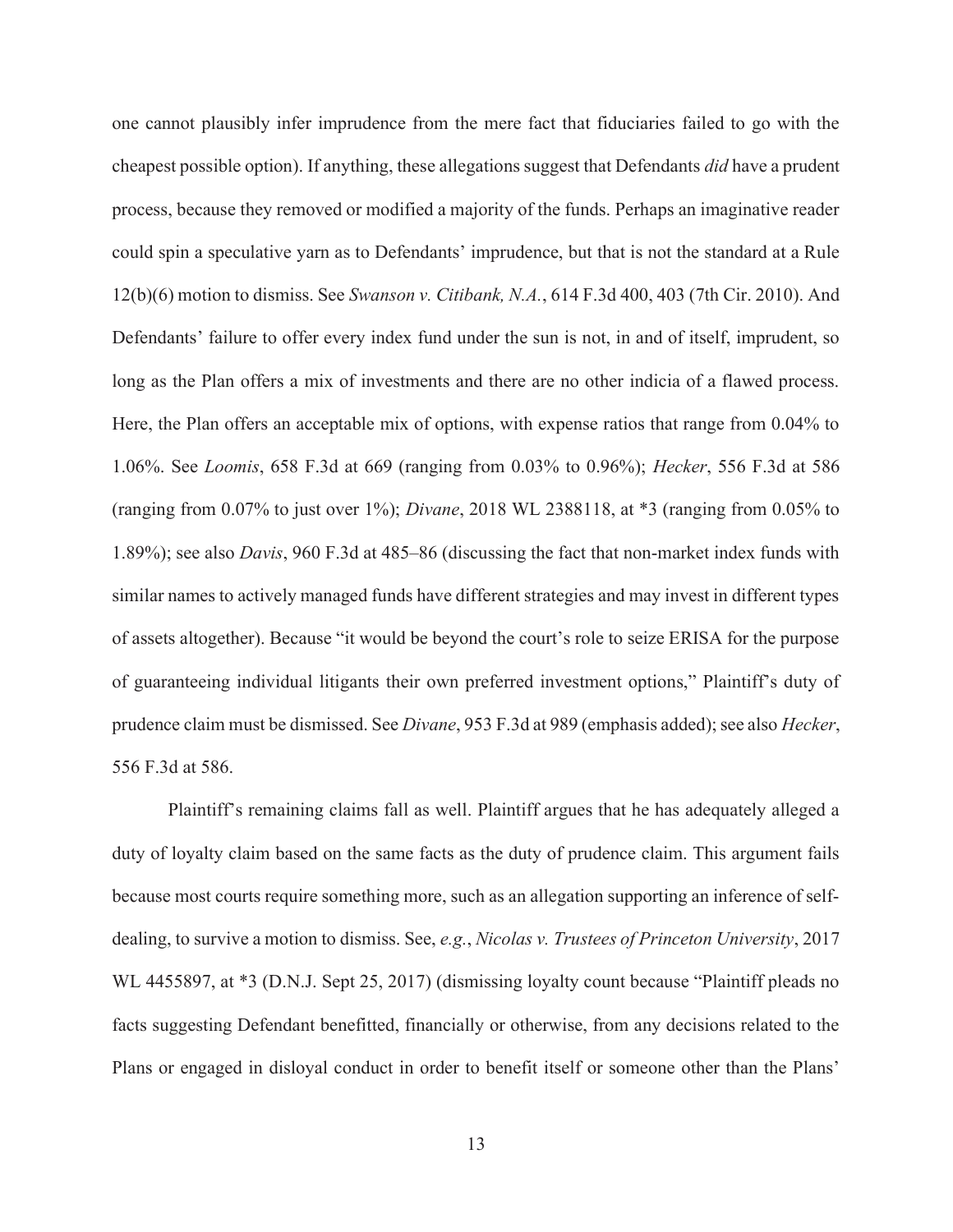beneficiaries; rather, Plaintiff's loyalty claims are merely characterizations that piggyback off of the prudence claims, without any independent factual predicate."); Sacerdote v. New York University, 2017 WL 3701482, at \*5 (S.D.N.Y. Aug. 25, 2017) (citing, *inter alia*, Restatement (Third) of Trusts § 78 (2007) ("a plaintiff must do more than simply recast purported breaches of the duty of prudence as disloyal acts"); Daugherty v. University of Chicago, 2017 WL 4227942, at \*9 (N.D. Ill. Sept. 22, 2017) (dismissing duty of loyalty count because "Plaintiffs do not plausibly allege that Defendant engaged in any self-dealing or failure to communicate material information.") In any event, even if the standard for pleading prudence was the same as that for pleading loyalty, cf. Henderson v. Emory University, 252 F. Supp. 3d 1344, 1357 (N.D. Ga. 2017), Plaintiff's loyalty claim would fail for the reasons set out above. Finally, Plaintiff's monitoring claim fails because he has not adequately alleged an underlying fiduciary breach in the first place. See, e.g., White v. Chevron Corporation, 2017 WL 2352137, at \*22 (N.D. Cal. May 31, 2017) (dismissing "derivative" duty to monitor claim, because no underlying fiduciary breach had been adequately alleged).

As a final housekeeping note, Defendants moved to dismiss with prejudice. That would be overkill. Although Seventh Circuit precedent dictates that some of Plaintiff's allegations are insufficient to state a claim for breach of fiduciary duty on their own, Rule 15 and circuit precedent counsel in favor of allowing an amended pleading here, as it is by no means clear that amendment would be futile.

### IV. Conclusion

For the reasons stated above, Defendant's motion to dismiss [14] is granted, and Plaintiff's complaint is dismissed without prejudice. Plaintiff is given until July 28, 2020 to file an amended complaint consistent with this opinion. If Plaintiff does not file an amended complaint by that